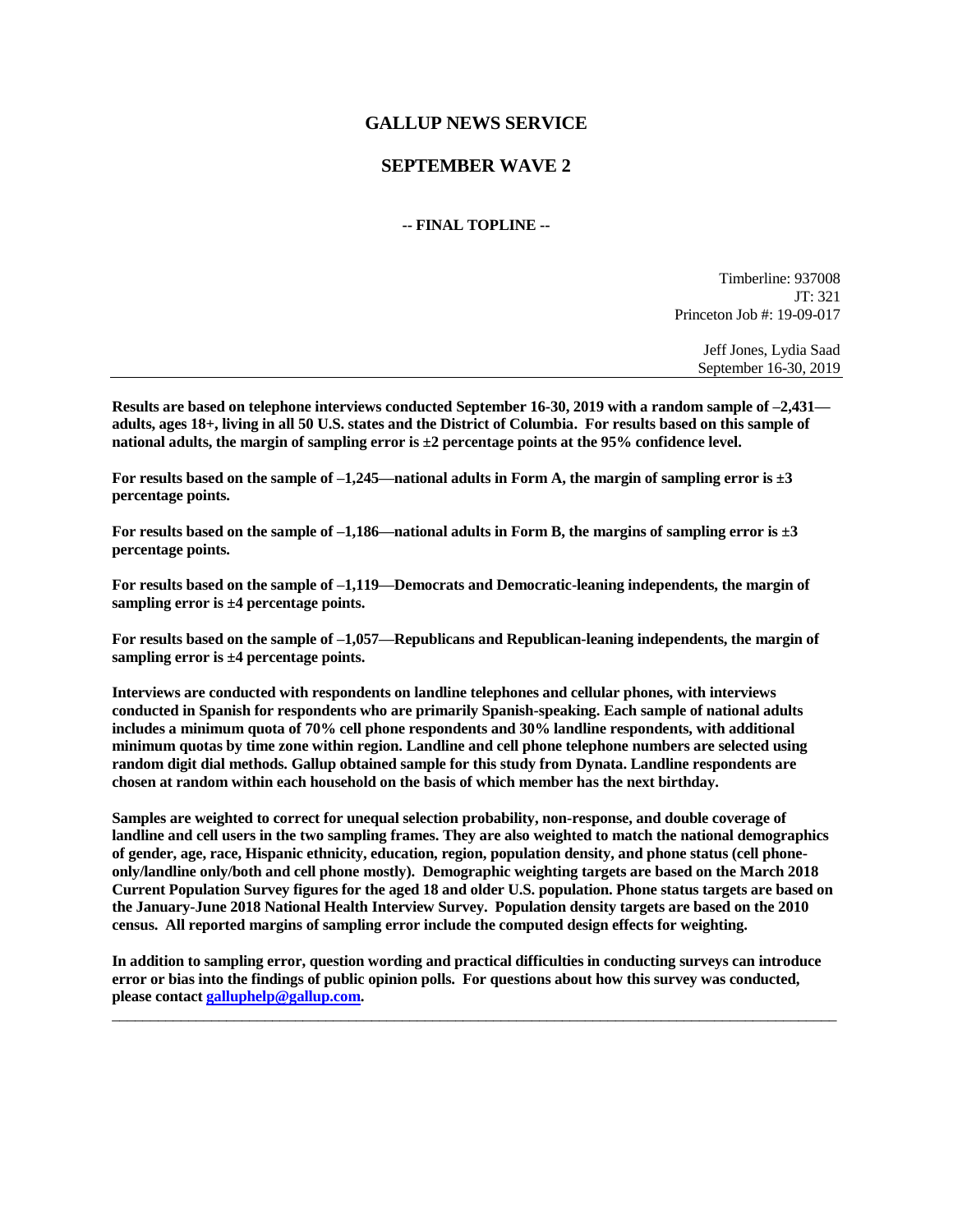First,

1. Do you approve or disapprove of the way Donald Trump is handling his job as president?

|                   | Approve  | Dis-<br>approve | N <sub>o</sub><br>opinion |                   | Approve  | Dis-<br>approve | N <sub>o</sub><br>opinion |
|-------------------|----------|-----------------|---------------------------|-------------------|----------|-----------------|---------------------------|
| 2019              |          |                 |                           |                   |          |                 |                           |
| 2019 Sep 16-30    | 40       | 56              | 3                         | 2018 Jun 18-24    | 41       | 55              | 3                         |
|                   |          |                 |                           | 2018 Jun 11-17    | 45       | 50              | 4                         |
| 2019 Sep 3-15     | 43       | 54              | $\overline{4}$            | 2018 Jun 4-10     | 42       | 54              | 4                         |
| 2019 Aug 15-30    | 39       | 57              | $\overline{\mathcal{A}}$  | 2018 May 28-Jun 3 | 41       | 55              | 4                         |
| 2019 Aug 1-14     | 41       | 54              | 5                         | 2018 May 21-27    | 40       | 55              | 6                         |
| 2019 Jul 15-31    | 42       | 54              | $\overline{4}$            | 2018 May 14-20    | 42       | 54              | 5                         |
| 2019 Jul 1-12     | 44       | 51              | $\sqrt{5}$                | 2018 May 7-13     | 43       | 52              | 5                         |
| 2019 Jun 19-30    | 41       | 54              | $\sqrt{5}$                | 2018 Apr 30-May 6 | 42       | 52              | 5                         |
| 2019 Jun 3-16     | 43       | 55              | $\mathfrak{Z}$            | 2018 Apr 23-29    | 42       | 53              | 5                         |
| 2019 May 15-30    | 40       | 55              | $\overline{4}$            | 2018 Apr 16-22    | 38       | 57              | 6                         |
| 2019 May 1-12     | 42       | 52              | 6                         | 2018 Apr 9-15     | 39       | 55              | 6                         |
| 2019 Apr 17-30    | 46       | 50              | $\overline{4}$            | 2018 Apr 2-8      | 41       | 54              | 5                         |
| 2019 Apr 1-9      | 45       | 51              | $\overline{4}$            | 2018 Mar 26-Apr 1 | 39       | 56              | 5                         |
| 2019 Mar 1-10     | 39       | 57              | $\overline{4}$            | 2018 Mar 19-25    | 39       | 55              | 5                         |
| 2019 Feb 12-28    | 43       | 54              | 3                         | 2018 Mar 12-18    | 40       | 56              | $\overline{\mathcal{L}}$  |
| 2019 Feb 1-10     | 44       | 52              | $\overline{4}$            | 2018 Mar 5-11     | 39       | 56              | 4                         |
| 2019 Jan 21-27    | 37       | 59              | 3                         | 2018 Feb 26-Mar 4 | 39       | 55              | 6                         |
| 2019 Jan 2-10     | 37       | 59              | $\overline{4}$            | 2018 Feb 19-25    | 39       | 56              | 5                         |
| 2018              |          |                 |                           | 2018 Feb 12-18    | 37       | 59              | $\overline{\mathcal{L}}$  |
| 2018 Dec 17-23    | 39       | 55              | 5                         | 2018 Feb 5-11     | 40       | 57              | 3                         |
| 2018 Dec 10-16    | 38       | 57              | $\overline{4}$            | 2018 Jan 29-Feb 4 | 40       | 57              | 3                         |
| 2018 Dec 3-9      | 40       | 56              | $\overline{4}$            | 2018 Jan 22-28    | 38       | 57              | 5                         |
| 2018 Nov 26-Dec 2 | 40       | 56              | $\overline{4}$            | 2018 Jan 15-21    | 36       | 59              | 5                         |
| 2018 Nov 19-25    | 38       | 60              | 3                         | 2018 Jan 8-14     | 38       | 57              | 5                         |
| 2018 Nov 12-18    | 43       | 53              | $\overline{4}$            | 2018 Jan 1-7      | 37       | 58              | 4                         |
| 2018 Nov 5-11     | 38       | 56              | $\mathfrak s$             | 2017              |          |                 |                           |
| 2018 Oct 29-Nov 4 | 40       | 54              | 6                         |                   | 39       | 55              |                           |
|                   |          | 54              |                           | 2017 Dec 25-31    |          | 57              | 6                         |
| 2018 Oct 22-28    | 40       |                 | 6                         | 2017 Dec 18-24    | 37       |                 | 6                         |
| 2018 Oct 15-21    | 44<br>44 | 50<br>51        | 6<br>$\sqrt{5}$           | 2017 Dec 11-17    | 35<br>36 | 60<br>59        | 5<br>5                    |
| 2018 Oct 8-14     |          | 53              | $\sqrt{5}$                | 2017 Dec 4-10     | 35       | 59              | 5                         |
| 2018 Oct 1-7      | 43       |                 | $\sqrt{5}$                | 2017 Nov 27-Dec 3 |          |                 | $\boldsymbol{7}$          |
| 2018 Sep 24-30    | 42       | 53              |                           | 2017 Nov 20-26    | 37       | 56              |                           |
| 2018 Sep 17-23    | 40       | 56              | $\sqrt{5}$                | 2017 Nov 13-19    | 38       | 57              | 6                         |
| 2018 Sep 10-16    | 38       | 56              | $\sqrt{6}$                | 2017 Nov 6-12     | 38       | 56              | 6                         |
| 2018 Sep 3-9      | 40       | 54              | 5                         | 2017 Oct 30-Nov 5 | 38       | 58              | 5                         |
| 2018 Aug 27-Sep 2 | 41       | 53              | 6                         | 2017 Oct 23-29    | 35       | 60              | 5                         |
| 2018 Aug 20-26    | 41       | 54              | 5                         | 2017 Oct 16-22    | 36       | 58              | 6                         |
| 2018 Aug 13-19    | 42       | 52              | $\tau$                    | 2017 Oct 9-15     | 37       | 57              | 6                         |
| 2018 Aug 6-12     | 39       | 56              | 5                         | 2017 Oct 2-8      | 38       | 56              | 6                         |
| 2018 Jul 30-Aug 5 | 41       | 54              | 5                         | 2017 Sep 25-Oct 1 | 37       | 58              | 5                         |
| 2018 Jul 23-29    | 40       | 55              | 6                         | 2017 Sep 18-24    | 38       | 55              | 6                         |
| 2018 Jul 16-22    | 42       | 54              | $\overline{4}$            | 2017 Sep 11-17    | 38       | 57              | 6                         |
| 2018 Jul 9-15     | 43       | 52              | $\overline{4}$            | 2017 Sep 4-10     | 37       | 57              | 6                         |
| 2018 Jul 2-8      | 41       | 56              | $\overline{4}$            | 2017 Aug 28-Sep 3 | 36       | 59              | 6                         |
| 2018 Jun 25-Jul 1 | 42       | 53              | $\sqrt{5}$                | 2017 Aug 21-27    | 35       | 60              | 5                         |

*Q.1 (President Trump job approval) continued on next page*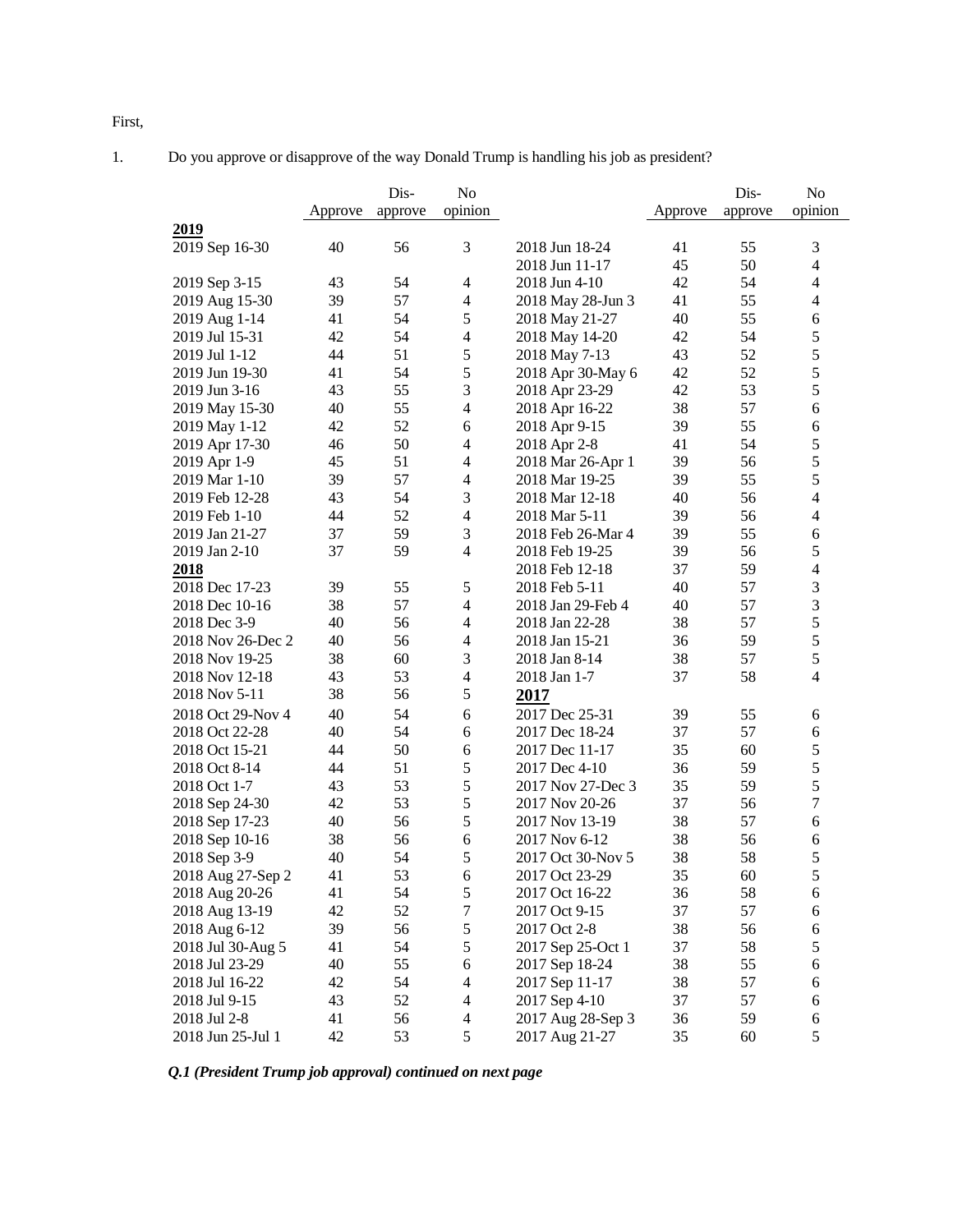# **Q.1 (PRESIDENT TRUMP JOB APPROVAL) CONTINUED**

|                   |         | Dis-    | No               |
|-------------------|---------|---------|------------------|
|                   | Approve | approve | opinion          |
|                   |         |         |                  |
| 2017 Aug 14-20    | 37      | 58      | 6                |
| 2017 Aug 7-13     | 36      | 58      | 6                |
| 2017 Jul 31-Aug 6 | 37      | 58      | 5                |
| 2017 Jul 24-30    | 38      | 57      | 5                |
| 2017 Jul 17-23    | 37      | 58      | 5                |
| 2017 Jul 10-16    | 39      | 56      | 6                |
| 2017 Jul 3-9      | 38      | 57      | 5                |
| 2017 Jun 26-Jul 2 | 39      | 56      | 5                |
| 2017 Jun 19-25    | 39      | 56      | 5                |
| 2017 Jun 12-18    | 38      | 57      | 6                |
| 2017 Jun 5-11     | 37      | 58      | 5                |
| 2017 May 29-Jun 4 | 38      | 56      | 6                |
| 2017 May 22-28    | 41      | 54      | 5                |
| 2017 May 15-21    | 38      | 56      | 6                |
| 2017 May 8-14     | 38      | 56      | 6                |
| 2017 May 1-7      | 42      | 53      | 6                |
| 2017 Apr 24-30    | 41      | 54      | 5                |
| 2017 Apr 17-23    | 41      | 52      | $\tau$           |
| 2017 Apr 10-16    | 40      | 54      | 6                |
| 2017 Apr 3-9      | 40      | 53      | $\boldsymbol{7}$ |
| 2017 Mar 27-Apr 2 | 38      | 57      | 5                |
| 2017 Mar 20-26    | 39      | 56      | 6                |
| 2017 Mar 13-19    | 40      | 55      | 5                |
| 2017 Mar 6-12     | 42      | 52      | 6                |
| 2017 Feb 27-Mar 5 | 43      | 51      | 6                |
| 2017 Feb 20-26    | 42      | 53      | 5                |
| 2017 Feb 13-19    | 40      | 54      | 5                |
| 2017 Feb 6-12     | 41      | 53      | 6                |
| 2017 Jan 30-Feb 5 | 43      | 52      | 5                |
| 2017 Jan 20-29    | 45      | 47      | 8                |

Note: 2017-2018 results are weekly averages from the Gallup tracking poll.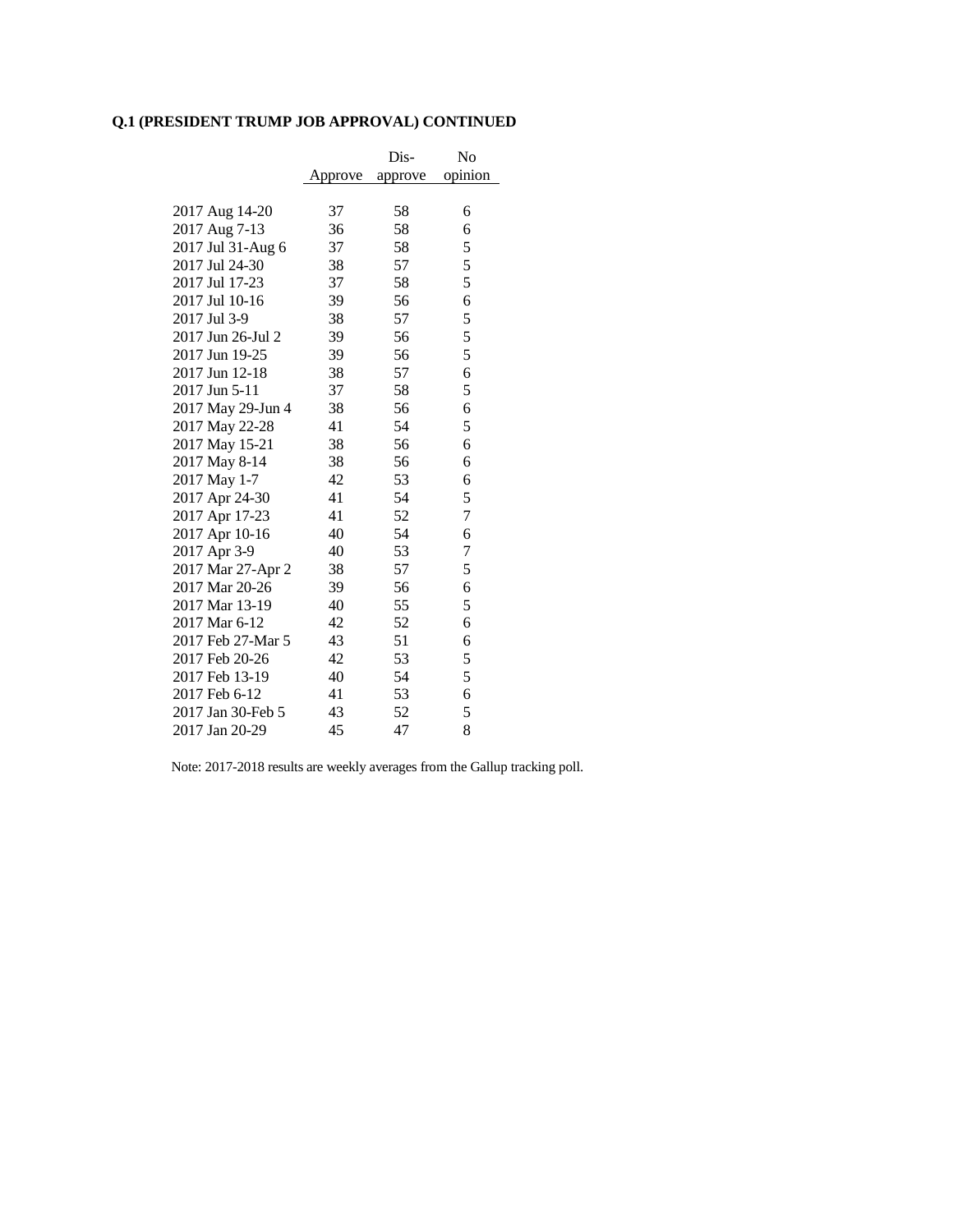2. Apart from whether you approve or disapprove of the way Donald Trump is handling his job as president, what do you think of Trump as a person? Would you say you approve or disapprove of him?

|                | <u>Approve</u> | <b>Disapprove</b> | No opinion |
|----------------|----------------|-------------------|------------|
| 2019 Sep 16-30 |                | 62                |            |

**For comparison:** *George W. Bush* Apart from whether you approve or disapprove of the way George W. Bush is handling his job as president, what do you think of Bush as a person? Would you say you approve or disapprove of him?

|                | Approve | Disapprove | No opinion |
|----------------|---------|------------|------------|
| 2003 Nov 14-16 | 68      | ~          |            |
| 2001 Jul 10-11 | 70      | 25         |            |
| 2001 Feb 9-11  | 65      | -27        |            |

**For comparison:** *Bill Clinton* Apart from whether you approve or disapprove of the way Bill Clinton is handling his job as president, what do you think of Clinton as a person? Would you say you approve or disapprove of him?

|                | Approve | Disapprove | No opinion |
|----------------|---------|------------|------------|
| 2000 Jul 14-16 | 36      | 59         |            |
| 2000 Apr 28-30 | 29      | 63         | 8          |
| 2000 Mar 10-12 | 35      | 59         | 6          |
| 2000 Feb 25-27 | 32      | 63         |            |
| 2000 Jan 17-19 | 36      | 59         |            |
| 2000 Jan 7-10  | 31      | 64         |            |
| 1999 Oct 8-10  | 35      | 62         |            |